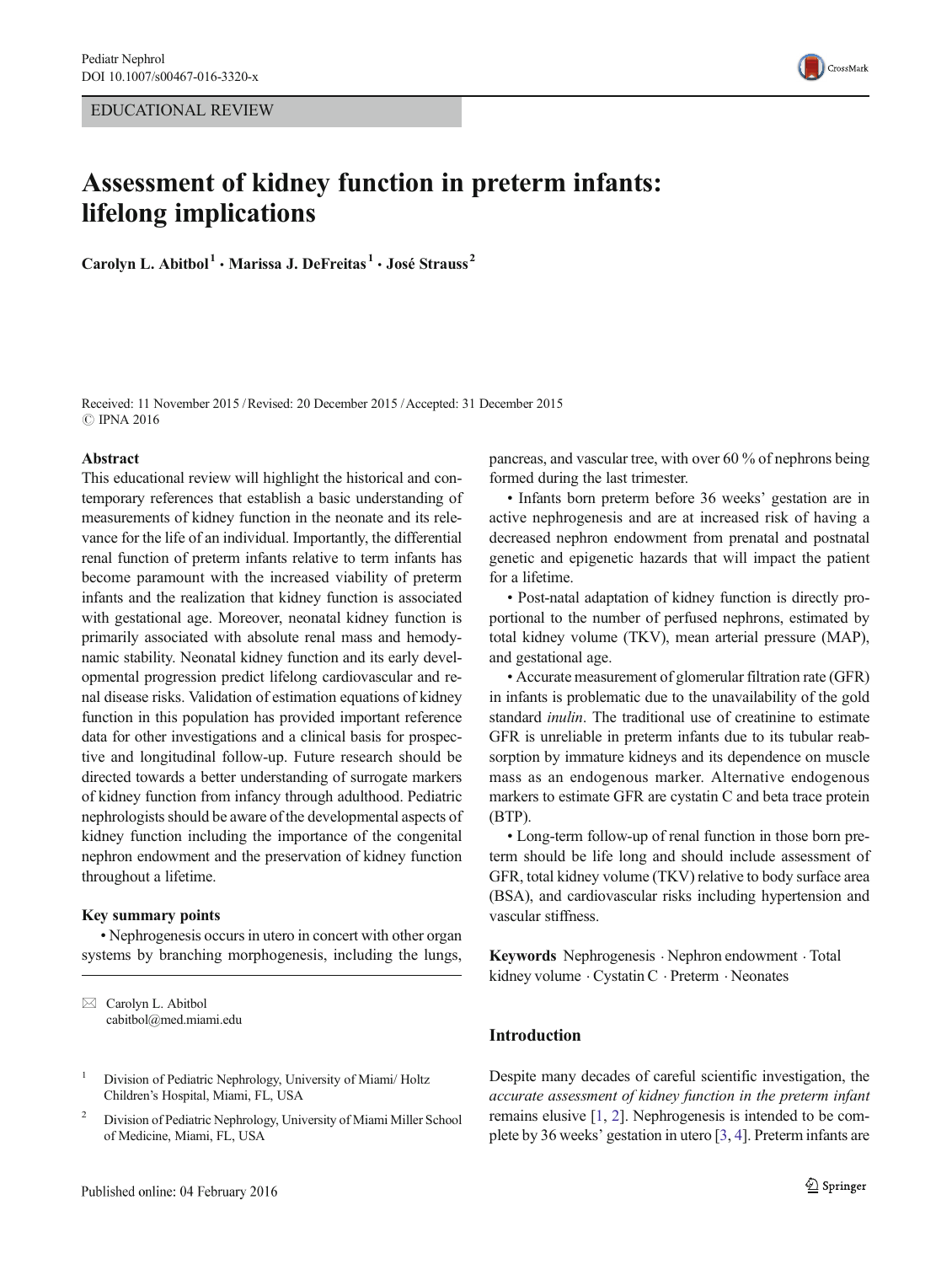born during active nephrogenesis, making them particularly vulnerable to alterations imposed by the extra-uterine environment [\[5](#page-7-0), [6](#page-7-0)]. The individual adaptive kidney function will depend on the effective nephron mass (or surface area), which is proportional to the number of perfused and fully formed glomeruli [[7\]](#page-7-0). It is inversely proportional to the area of the "nephrogenic zone" composed of incompletely formed glomeruli in various stages of development immediately below the renal capsule [\[7,](#page-7-0) [8](#page-7-0)]. Among preterm infants, the number of nephrons formed during the first 4–6 weeks of post-natal life will determine that individual's nephron endowment for a life-time [\[9](#page-7-0)]. Taking advantage of this "window of opportunity" to support active extra-uterine nephrogenesis through judicial clinical management may be the most important determinant of the preterm infant's final nephron endowment [\[10](#page-7-0)]. For example, management of the preterm infant commonly includes the use of nephrotoxic medications and correcting hemodynamic instability related to environmental stress [\[11](#page-7-0)–[13](#page-7-0)]. Epigenetic exposures including environmental pollutants can also contribute to kidney injury in the developing fetus and child [\[14\]](#page-7-0). In addition, genetic predisposition plays a role in determining risk for chronic kidney disease (CKD). For example, African Americans have a higher rate of preterm birth and new evidence suggests that carrying the APOL1 risk allele, which is associated with focal segmental glomerulosclerosis (FSGS), may be an additive risk for CKD progression in these infants [\[15\]](#page-7-0). To that end, it is important to assess the preterm infant's renal size and function from the outset [\[16](#page-8-0)–[18\]](#page-8-0). Understanding the limitations and applications of endogenous markers of kidney function relative to gestational age and post-natal development should allow early recognition of acute kidney injury (AKI) [\[19](#page-8-0)–[21\]](#page-8-0). This, in turn, should lead to more systematic longitudinal surveillance of renal size and function in infants after their perinatal course [[13](#page-7-0), [17](#page-8-0)–[21\]](#page-8-0). For many neonatal intensive care units, this will require a cultural change and we make an appeal for broader adoption of the clinical assessment tools described herein.

In this review, we will emphasize the strong association of structure and function in neonatal kidneys especially regarding the transition from the intrauterine to a potentially hostile extra-uterine environment. We will also consider kidney size and function in the perinatal period and their implications for the life course of individuals. The maturation of renal function from birth to early childhood will be examined according to post-natal physiologic and structural adaptations. Methodologies for the "true" measurement of kidney function in infants will be analyzed from a historical perspective. The limited data available validating current estimation equations of glomerular filtration rate (eGFR) applicable to the neonatal population will also be summarized [\[22](#page-8-0)–[24\]](#page-8-0). This review is an ambitious endeavor with a goal of guiding continued translational research in the field of human renal-functional

maturation. Most importantly, we provide an important educational update on current directions in neonatal renal functional assessment.

## Nephrogenesis and congenital nephron endowment

The human kidney forms from three primordial "attempts" beginning with the primitive, but obligatory anlage, called the "*pronephros*" at about 3 weeks' gestation and lasting for only 3–5 days [\[3](#page-7-0), [4](#page-7-0), [25](#page-8-0)–[27\]](#page-8-0). The pronephros never functions but provides the pattern of ciliated epithelial cells that are reminiscent of the proximal tubular epithelial cells that will compose a major part of the human nephron [\[4,](#page-7-0) [25](#page-8-0)–[27](#page-8-0)]. With the regression of the pronephros, the mesonephros emerges as a much more complex structure with nephrotomes and filtration bundles developing around the incursion of the Wolffian duct into the mesonephric mesenchyme. Subsequently, the mesonephric nephrons begin their involution and the Wolffian duct gives rise to the ureteric bud, which starts its incursion into the metanephric mesenchyme, giving rise to the metanephros, the third anlage and true human kidney. From the 5th gestational week, the ureteric bud has begun sequential branching into the metanephric mesenchyme propagated by a complex system of signaling molecules emanating from both tissues [[25](#page-8-0)–[27](#page-8-0)]. By the 20th gestational week, the fetal urine comprises 80 % of the amniotic fluid at a rate of approximately 800 ml per day (300 ml/kg fetal weight/day) [\[28,](#page-8-0) [29\]](#page-8-0). The fetal urine flow rate is 2–5 ml/h at 20–25 weeks' gestation; 5– 10 ml/h by 26–30 weeks' gestation, and 15–30 ml/h by 31 to 40 weeks' gestation [\[28](#page-8-0), [29\]](#page-8-0).

The kidneys form in parallel with other organ systems by a process of "branching morphogenesis"  $[25–27]$  $[25–27]$  $[25–27]$ . Of profound interest and scientific relevance, these various organ systems share genetic and physiologic functional determinants within the "fetal origins of adult disease paradigm"  $[30-32]$  $[30-32]$  $[30-32]$ . Among the organ systems that develop by "branching morphogenesis" are the lungs, pancreas, vascular tree, and kidneys [[30](#page-8-0)–[32](#page-8-0)]. As a consequence, parallel burdens of post-natal maturation, and growth may impact insulin resistance, vascular stiffness, chronic lung disease, as well as early renal senescence [\[28](#page-8-0)–[32\]](#page-8-0). Over 80 % of the nephrons form during the last trimester, with a rapid succession of "nephron" generations" from the cortico-medullary junction extending up to the "nephrogenic blue zone" under the capsule  $[3–5]$  $[3–5]$  $[3–5]$ . From 22 to 36 weeks' gestation,  $10-12$  generations of nephrons form, similar to the rings of a tree [[3](#page-7-0)–[5\]](#page-7-0). With cessation of glomerulogenesis, the nephrogenic zone disappears [[25](#page-8-0), [26\]](#page-8-0). Thereafter, only tubular and vascular growth and interstitial tissue expansion occurs [[25,](#page-8-0) [26\]](#page-8-0). The glomerular epithelial cells are cuboidal in shape and the capillary loops are poorly perfused, receiving less than 2 % of the fetal cardiac output [\[28](#page-8-0), [29\]](#page-8-0). It appears that the epithelial cells decrease in density as the nephrons expand with the inner glomeruli becoming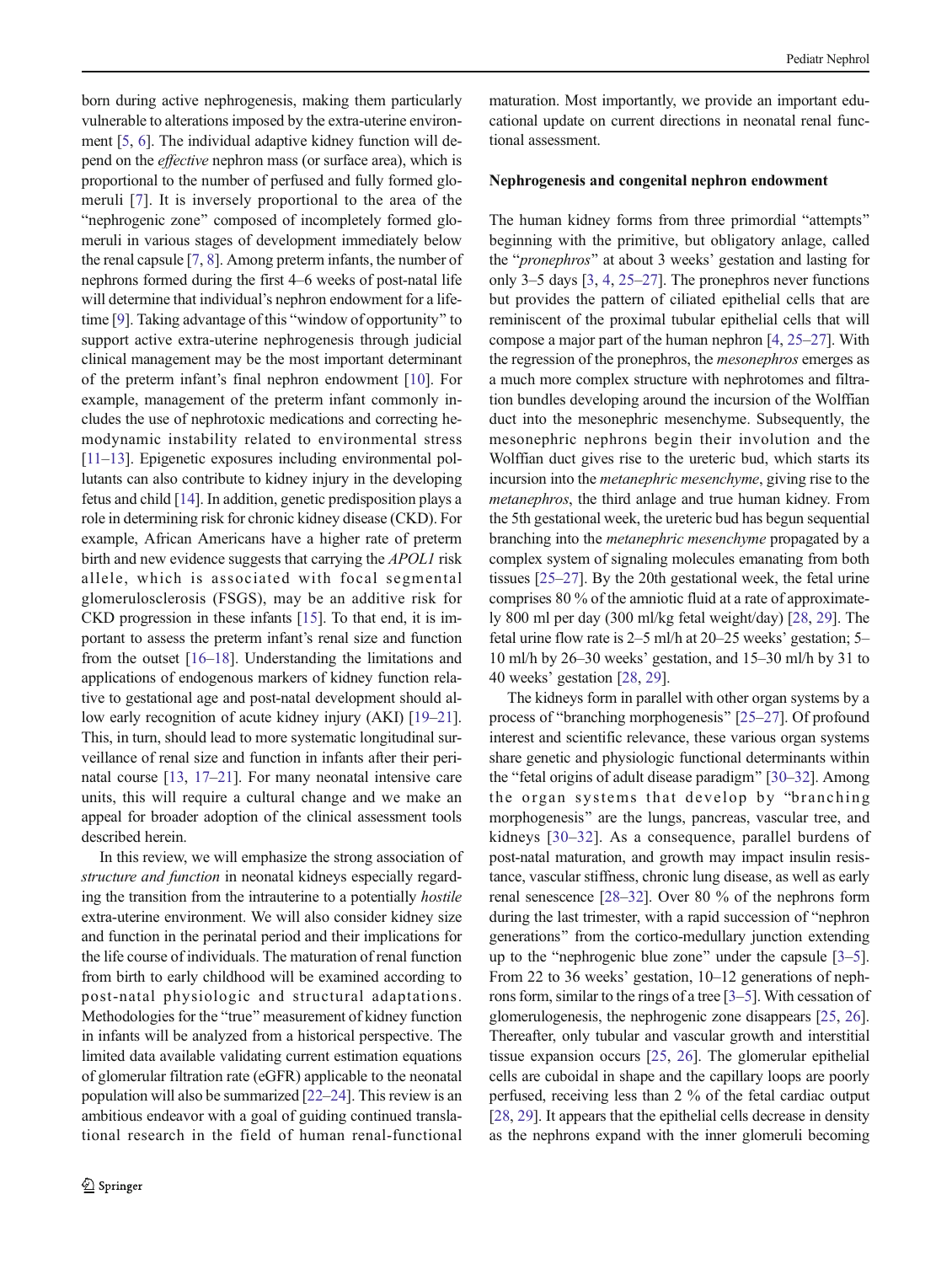more "mature", while those of the outer cortex are the last to expand, making them the more vulnerable to adverse circulation ex-utero [\[27](#page-8-0)]. If birth occurs prematurely during active nephrogenesis, there may be potential for ongoing or even accelerated nephrogenesis [\[5](#page-7-0), [6](#page-7-0), [33\]](#page-8-0). However, our knowledge of ongoing nephrogenesis in preterm humans is limited to a few postmortem studies [\[5,](#page-7-0) [6,](#page-7-0) [33](#page-8-0)]. Rodriguez et al. showed that extra-uterine nephrogenesis was active until 40 post-natal days in extremely preterm infants. Among those infants who survived >40 days, a full complement of nephrons was never achieved compared to term newborns [[5\]](#page-7-0). Moreover, those infants who had AKI, defined as a serum creatinine >1.5 mg/dl (133 mM/l), had fewer nephron generations compared to those without AKI [[5](#page-7-0)]. Sutherland et al. [\[33](#page-8-0)] conducted an autopsy study of preterm infants ranging from 24 to 35 weeks' gestation and showed active or even accelerated nephrogenesis with a high percentage of morphologically abnormal glomeruli, including "atubular" and cystic glomeruli, which would not be able to function [[33](#page-8-0)]. The same group has demonstrated similar morphology in a non-human primate model of prematurity [\[34\]](#page-8-0). In the final analysis, preterm birth is an independent risk factor for a decrease in one's nephron endowment [\[5](#page-7-0), [6](#page-7-0), [33,](#page-8-0) [34\]](#page-8-0).

Importantly, a low nephron endowment has been linked to the development of hypertension and cardiorenal disease in adult life [\[35](#page-8-0)]. As pertains to renal organogenesis, there is a wide normal distribution in the "congenital nephron endowment" [\[36](#page-8-0), [37](#page-8-0)]. This has been confirmed in numerous other studies, with a tenfold variance in nephron numbers (Nglom) ranging from approximately 200,000 to over 2,000, 000 per kidney [[37](#page-8-0)–[44](#page-8-0)]. Epigenetic and environmental influences play a prominent role in the nephron endowment, which may be affected by simple genetic variants or polymorphisms within a given population accounting for the wide normal distribution that has been described [\[37,](#page-8-0) [45\]](#page-8-0). Nyengaard also described the positive correlation between the human nephron endowment and kidney size by gram weight across all age ranges [\[37](#page-8-0)]. Of note, renal size and nephron numbers are 10–15 % less in females, beginning at an early age [\[37](#page-8-0)].

Since the number of nephrons in each kidney is determined before term birth, and the size of the kidney must accommodate the size of the infant, the nephron density (Dglom) or Nglom per gram kidney weight is at least  $10 \times$  greater during infancy and gradually declines until maturation when the final mature kidney mass is obtained. At each age, there is a wide confidence interval following the normal distribution that is found [\[37](#page-8-0)–[45](#page-8-0)]. In Fig. 1a, we have plotted the regression equation of a composite of data points extracted from references that provided kidney size with nephron numbers per kidney over an age range from <3 months of age to >60 years of age in postmortem kidneys from subjects with preserved renal function [[37](#page-8-0)–[45](#page-8-0)]. Similarly, the glomerular density relative to kidney size is plotted in Fig. 1b. Both relationships are significant and the graphic depiction of glomerular number (Nglom) and density (Dglom) relative to advancing age and kidney weight provides a clear representation of the renal structural changes that occur from birth to maturation. After 40 years of age, there is a gradual loss in Nglom through



Fig. 1 a Linear regression of the Natural Log  $(LN)_{10}$  of glomerular number (Nglom) per kidney ranging from kidney weights of 20 g to >200 g at autopsy from individuals with normal kidney function ranging in age from <3 months to >60 years. Data were extracted from references [[35](#page-8-0)–[42\]](#page-8-0). The *red line* indicates the average Nglom = 813,000 with an average mature kidney weight of 150 g. b Non-linear regression of the

glomerular density (Dglom) as the number of glomeruli (N/glom) per gram kidney weight. The data were extracted from references [[35](#page-8-0)–[42\]](#page-8-0) and included kidneys at autopsy from individuals with normal kidney function ranging in age from  $\leq$  months to  $\geq$  0 years. The *red line* indicates the average  $Dglom = 5500$  or  $Nglom = 825,000$  in an average kidney weighing 150 g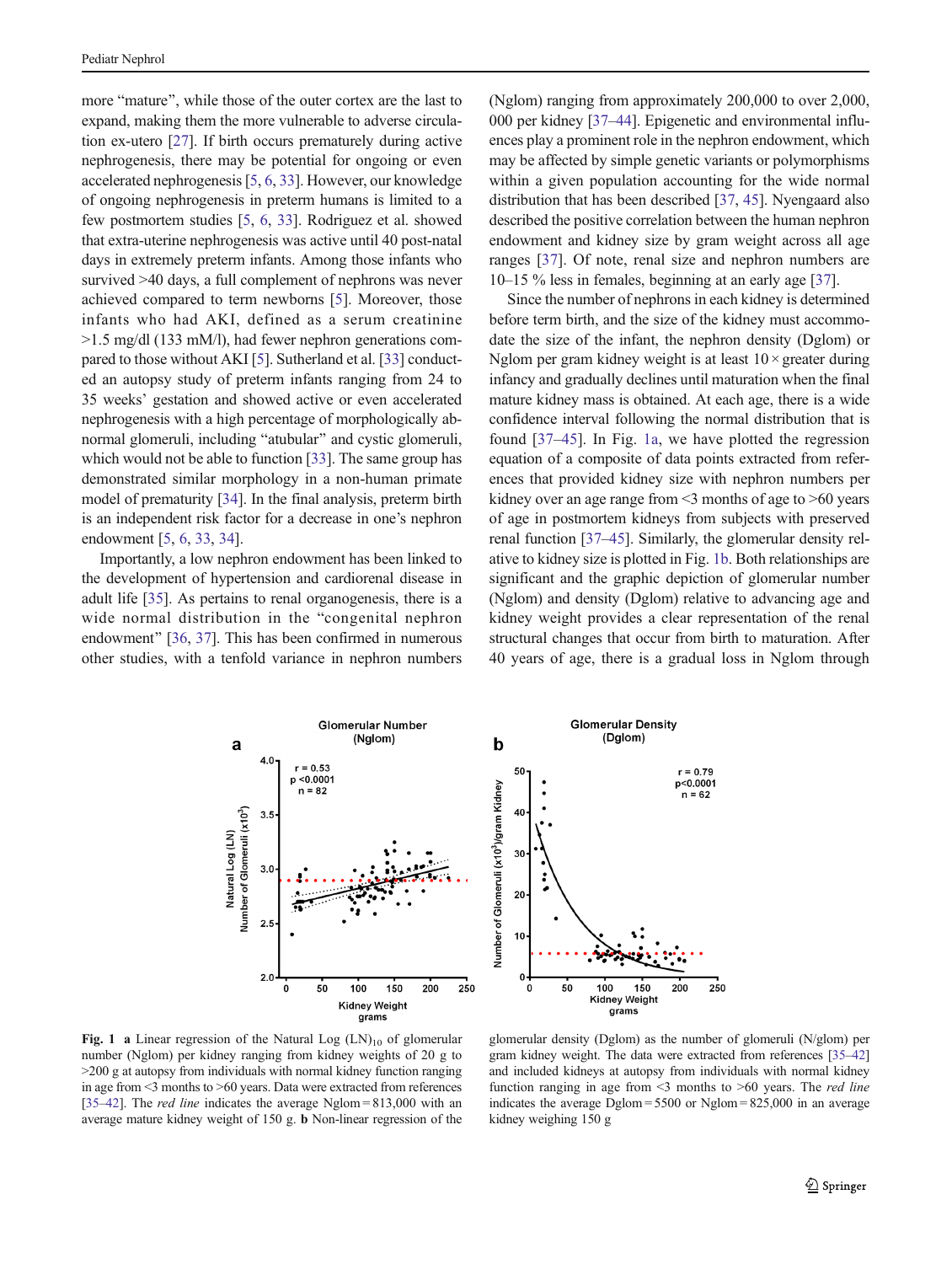senescence manifest as glomerular sclerosis and GFR declines by 10 ml/min/1.73 m<sup>2</sup> each decade [[46\]](#page-8-0). Its relevance for preterm infants is paramount, since there is evidence that low nephron endowment and preterm birth lead to early senescence with a higher set-point for the onset of progressive CKD [[24](#page-8-0), [46](#page-8-0), [47](#page-8-0)].

A recent educational review on the determinants of nephron number in early life covers the subject well and is recommended for more comprehensive reading [\[45](#page-8-0)]. However, the methodologies devoted to the actual counting of nephrons deserve closer attention since there is an important research effort directed towards being able to assess the nephron endowment in the living individual for prediction of cardio-renal longevity as well as to determine the suitability for kidney donation  $[48, 49]$  $[48, 49]$  $[48, 49]$ . Hinchcliffe et al. first devised the "disector" method for estimating glomerular number and size, and determined from autopsied infants that those with intrauterine growth restriction had fewer nephrons [\[50](#page-8-0)]. Shortly thereafter, Hinchliffe described the "medullary ray glomerular counting" method; now called the "radial glomerular counts" of nephron generations, which provides not only an estimate of nephron numbers but allows an assessment of the stages of active nephrogenesis in preterm infants [\[51\]](#page-8-0). The "gold standard" has become the "dissector/ fractionator" method, which is laborious, expensive, and requires the destruction of the tissue [\[48,](#page-8-0) [49,](#page-8-0) [52](#page-8-0)]. More recently, the injection of cationic ferritin followed by ex vivo MRI scanning in animals appears to be a promising technique directed towards developing methodologies for in vivo studies [\[53](#page-8-0)]. Until then, we must rely on surrogate and easily accessible modalities for assessing renal mass, such as renal ultrasound, while we continue to refine other non-invasive methods of clinical assessment of nephron mass in infants and small children currently limited to experimental use [\[54](#page-8-0)–[56\]](#page-9-0).

### Post-natal physiologic and structural adaptations

Birth is a hemodynamically intense event that has been characterized as one of the most dangerous moments of a lifetime. The fetus has been completely protected and nurtured within the amniotic fluid and perfused through a blood circuit of low oxygen tension [[28](#page-8-0), [29](#page-8-0)]. The physiologic, structural, and functional alterations of the kidneys in transition from the fetal to the extra-uterine environment include an abrupt increase in renal perfusion pressure mediated by an increase in the percentage of cardiac output received by the kidneys from 3 to 25 %. There is also a gradual decrease in filtration fraction (FF) from as high as 50 % to a mature level of 20 % after the glomerular capillary resistance decreases and tubular growth and expansion occurs. Filtration fraction (FF) is the ratio of GFR over renal plasma flow (RPF); FF = GFR/RPF. At birth, both GFR and RPF are low due to the low perfusion pressure, high blood viscosity, and increased efferent arteriolar tone [[12,](#page-7-0)

[13\]](#page-7-0). Ultimately, the GFR will equal 120 ml/min/1.73 m<sup>2</sup> and the RPF will be over 600 ml/min/1.73 m<sup>2</sup> giving a FF of 20  $\%$ at full maturation. This FF is higher and takes longer to mature in preterm infants. This may also partially explain the "back" diffusion" of creatinine described in preterm infants who have persistently elevated serum creatinine and low urinary creatinine excretions with appropriate renal function in the first weeks of life [\[57,](#page-9-0) [58\]](#page-9-0).

Glomerular perfusion is dependent on local and systemic mediators of afferent and efferent arteriolar tone, with the primary humoral mediators being prostaglandins for afferent relaxation and the renin–angiotensin–aldosterone system maintaining efferent arteriolar constriction [\[28,](#page-8-0) [29](#page-8-0)]. The extremely sensitive glomerular-tubular feedback at the juxtaglomerular apparatus (JGA) may insert a potentially damaging reflex that can acutely constrict the afferent arteriole through the generation of adenosine in response to anoxia or hypotension [\[28](#page-8-0)].

## Measurement of glomerular filtration in infants by exogenous markers

Historically, inulin and its analog sinistrin have been considered the "gold standard" for measurement of GFR in infants and, to date, have not been replaced [[59\]](#page-9-0). It is a naturally occurring polysaccharide that is a derivative of the Jerusalem artichoke and other legumes such as chicory. It meets the essential criteria for accurate measurement of GFR, including being freely filtered through the glomerulus and neither being secreted nor re-absorbed in its transit down the nephron [\[16](#page-8-0), [60\]](#page-9-0). Moreover, it must not be metabolized or protein bound after injection. Importantly, it must be safe and innocuous for clinical investigations in infants and children. During the early years of investigation into the renal function of infants, there were a number of studies that reported inulin clearances relative to gestational and post-natal age [\[61](#page-9-0)–[71\]](#page-9-0). These studies were considered the foundation for the assessment of neonatal kidney function and development. Unfortunately, the product is no longer readily available for clinical use and, as will be discussed below, has been supplanted by estimation equations [[16,](#page-8-0) [60\]](#page-9-0). Other direct mea-sures of GFR include non-radioactive iothalamate [[72](#page-9-0)]. Although it is partially protein bound and there is possible tubular secretion, it is inexpensive and, in the neonate, closely approximates inulin clearance [[72\]](#page-9-0). Iohexol is a nonradiopaque contrast agent used in the measurement of GFR in children with CKD, but has not been validated in infants [\[23](#page-8-0), [73\]](#page-9-0).

#### Estimation of GFR by endogenous markers

Despite the imperative for having a reliable assessment of GFR in the neonate, the performance of tedious clearance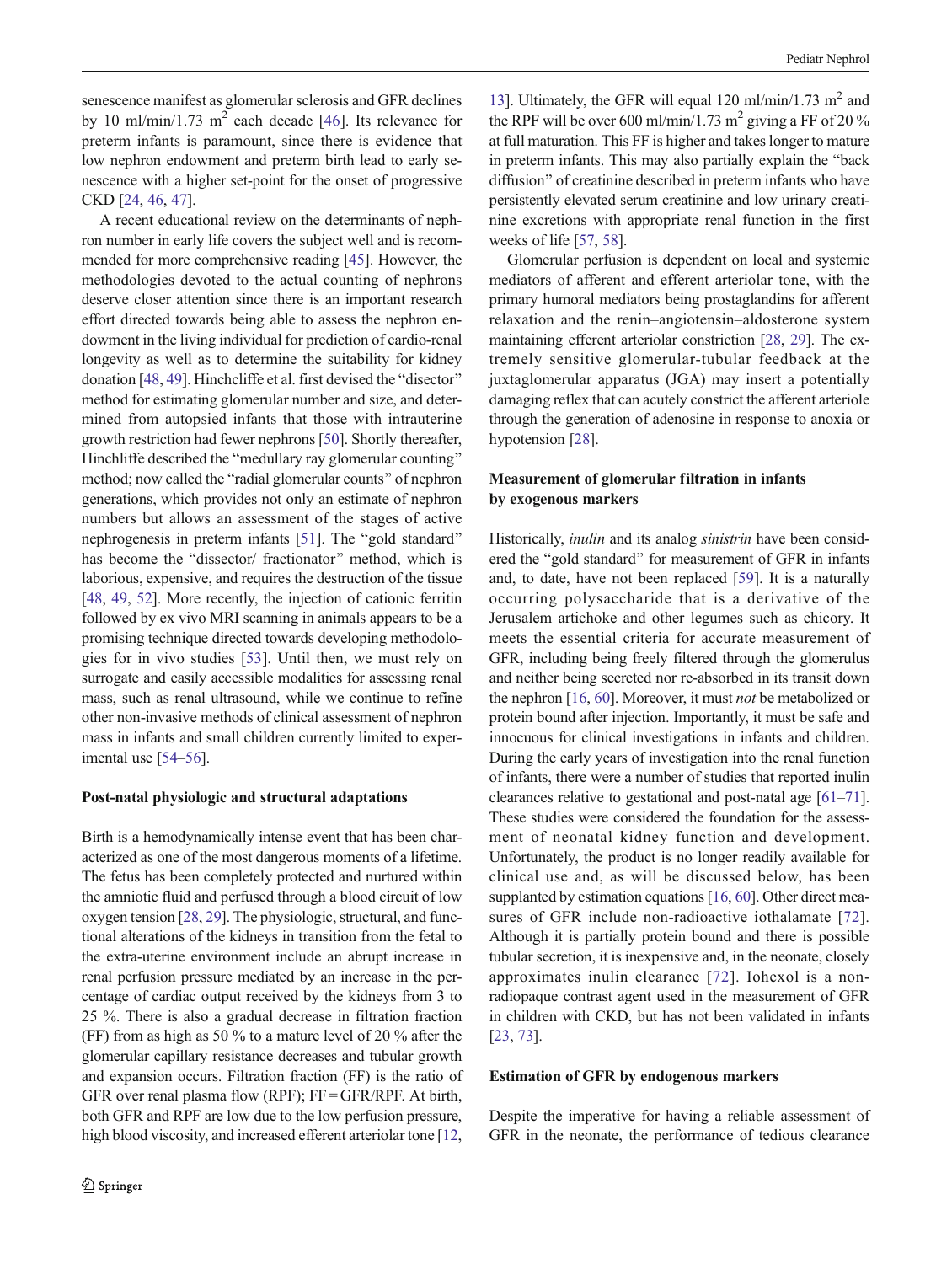<span id="page-4-0"></span>studies, especially in sick infants, is impractical. As a consequence, endogenous markers of GFR have been sought with the construction of estimating equations [\[22](#page-8-0), [23,](#page-8-0) [73,](#page-9-0) [74](#page-9-0)]. To serve as an accurate marker of GFR, the plasma solute must be freely filtered across the glomerular membrane and neither secreted nor reabsorbed along the tubular network. It must be solely excreted via the kidney and the endogenous production rate must be constant. The endogenous markers that have been applied in the assessment of neonatal kidney function across gestational age groups are creatinine, cystatin C, and beta-trace protein (BTP) [[17](#page-8-0), [74](#page-9-0)–[81\]](#page-9-0). Using a composite analysis of historic clearance studies and contemporary estimating equations applicable to infants, Table 1 and Fig. [2](#page-5-0) have been provided as a resource [\[62](#page-9-0)–[68\]](#page-9-0).

Schwartz and others, using inulin clearances in their early clinical investigations, provided reliable data that allowed the derivation of estimating equations from serum creatinine values [[23,](#page-8-0) [73,](#page-9-0) [74](#page-9-0)]. More recently, the Schwartz equation has been modified using iohexol clearances in a large cohort of children with CKD (CKiD study) [\[74](#page-9-0)]. The need for the adjustment of the Schwartz constant "k" by 25 % from  $0.55$  to 0.413 was due to the adoption of the enzymatic assay for serum creatinine over the historical Jaffe method, which decreased the results by 20– 25 % [[74\]](#page-9-0). Pottel et al., in a meta-analysis of creatininebased estimating equations, have provided the Flanders equation, which adjusts the k by age so that those subjects <3 years of age can have more accurate assessment of GFR [\[81\]](#page-9-0). Similarly, Zappitelli et al. have provided iothalamate clearances in infants and children and applied estimating equations using cystatin C and creatinine [\[76](#page-9-0)]. More recently, Filler et al. have extensively reviewed the application and potential advantages of using BTP in estimating GFR in neonates [[79\]](#page-9-0).

In summarizing the benefits of applying estimating equations for the accurate assessment of GFR in infants, it is evident that creatinine-based formulas lack accuracy. However, creatinine assays are universally standardized, readily available, and inexpensive. Cystatin C-based equations have been validated in infants and children and are independent of body mass and age [\[74](#page-9-0)–[77\]](#page-9-0). Cystatin C-based equations are consistent with inulin and iohexol clearances and do not require length measurements [[74](#page-9-0)–[77\]](#page-9-0). Although novel, BTP may be a potential alternative to cystatin C; but the most accurate BTP estimating equations still contain creatinine and height [[79\]](#page-9-0). Both cystatin C and BTP assays are not routinely available in the hospital chemistry laboratory as standard assays and are from 10–15 times more expensive [[79](#page-9-0)]. Combined equations offer greater accuracy and are included in Table [2](#page-5-0); but the univariate equations offer the best bedside assessments. Therefore, current recommendations would be to use a univariate cystatin C equation followed by the modified Schwartz equation adjusted by the Flanders' constant in infants <2 years of age [[16](#page-8-0), [23](#page-8-0), [74](#page-9-0), [81\]](#page-9-0).

## Towards normative charts for creatinine, cystatin C, and eGFR

In prior years, experts have called for the adoption of normative charts for infants and children to be able to interpret measures of renal assessment similar to growth curves with the calculation of z-scores or percentiles relative to the normal pooled data [\[82\]](#page-9-0). Traditionally, the dogma has been to dismiss elevated serum creatinine in preterm infants during the neonatal period as unreliable. However, there is growing concern among pediatric nephrologists and neonatologists that failure to recognize kidney injury during the neonatal period may result in a lack of surveillance for the development of progres-sive kidney disease [\[13,](#page-7-0) [17,](#page-8-0) [83\]](#page-9-0).

Table 1 provides the mean ± standard deviation (SD) calculated for preterm and term infants at birth and at 3, 6, and 12 months post-conceptual age for serum creatinine, cystatin

|  |  | <b>Table 1</b> A table of reference values compiled from the literature [17, 74–81] |  |
|--|--|-------------------------------------------------------------------------------------|--|
|--|--|-------------------------------------------------------------------------------------|--|

|                                                    | Preterm         | Term            | 3 months        | 6 months        | 12 months       | 24 months       | 36 months           |
|----------------------------------------------------|-----------------|-----------------|-----------------|-----------------|-----------------|-----------------|---------------------|
| $Scr$ mg/dl                                        | $0.7 \pm 0.3$   | $0.5 \pm 0.1$   | $0.4 \pm 0.2$   | $0.3 \pm 0.2$   | $0.3 \pm 0.1$   | $0.3 \pm 0.2$   | $0.3 \pm 0.2$       |
| ScysC mg/l                                         | $1.42 \pm 0.21$ | $1.33 \pm 0.20$ | $1.20 \pm 0.26$ | $0.98 \pm 0.22$ | $0.85 \pm 0.22$ | $0.72 \pm 0.12$ | $0.72 \pm 0.10$     |
| $S_{\rm BTP}$ mg/l                                 | $1.79 \pm 0.56$ | $1.27 \pm 0.27$ |                 | $0.84 \pm 0.35$ |                 | $0.68 \pm 0.17$ | $0.74$ <sup>*</sup> |
| $GFR$ <sub>INULIN</sub> ml/min/1.73 m <sup>2</sup> | $44 \pm 9$      | $55 \pm 8$      | $60 \pm 17$     | $87 + 22$       | $96 \pm 12$     | $105 \pm 17$    | $111 \pm 19$        |
| eGFR <sub>cr ml/min/1.73</sub> m <sup>2</sup>      | $24 \pm 7$      | $46 \pm 10$     | $63 \pm 8$      | $92 \pm 10$     | $105 \pm 12$    | $120 \pm 17$    | $113 \pm 10$        |
| eGFR <sub>cysC</sub> ml/min/1.73 m <sup>2</sup>    | $46 \pm 10$     | $54 \pm 8$      | $61 \pm 10$     | $78 \pm 8$      | $92 \pm 12$     | $112 \pm 10$    | $112 \pm 8$         |
| eGFR <sub>BTPml/min/1.73</sub> m <sup>2</sup>      | $46 \pm 7$      | $63 \pm 13$     |                 | $94 \pm 39$     |                 | $115 \pm 29$    | $106 \pm 8$         |

\*Upper limit of range for adults [[78](#page-9-0)]

Scr: serum creatinine; mg/dl: milligrams/ deciliter; ScysC: serum cystatin C; mg/l: milligrams/liter; S<sub>BTP</sub>: serum beta trace protein; GFRINULIN: glomerular filtration rate measured by inulin; ml/min/1.73 m<sup>2</sup>: milliliters/minute/1.73 meters<sup>2</sup>; eGFR<sub>cr</sub>: estimated GFR by creatinine; eGFR<sub>cysC</sub>: estimated GFR by cystatin C;  $eGFR_{\text{BTP}}$  : estimated GFR by beta trace protein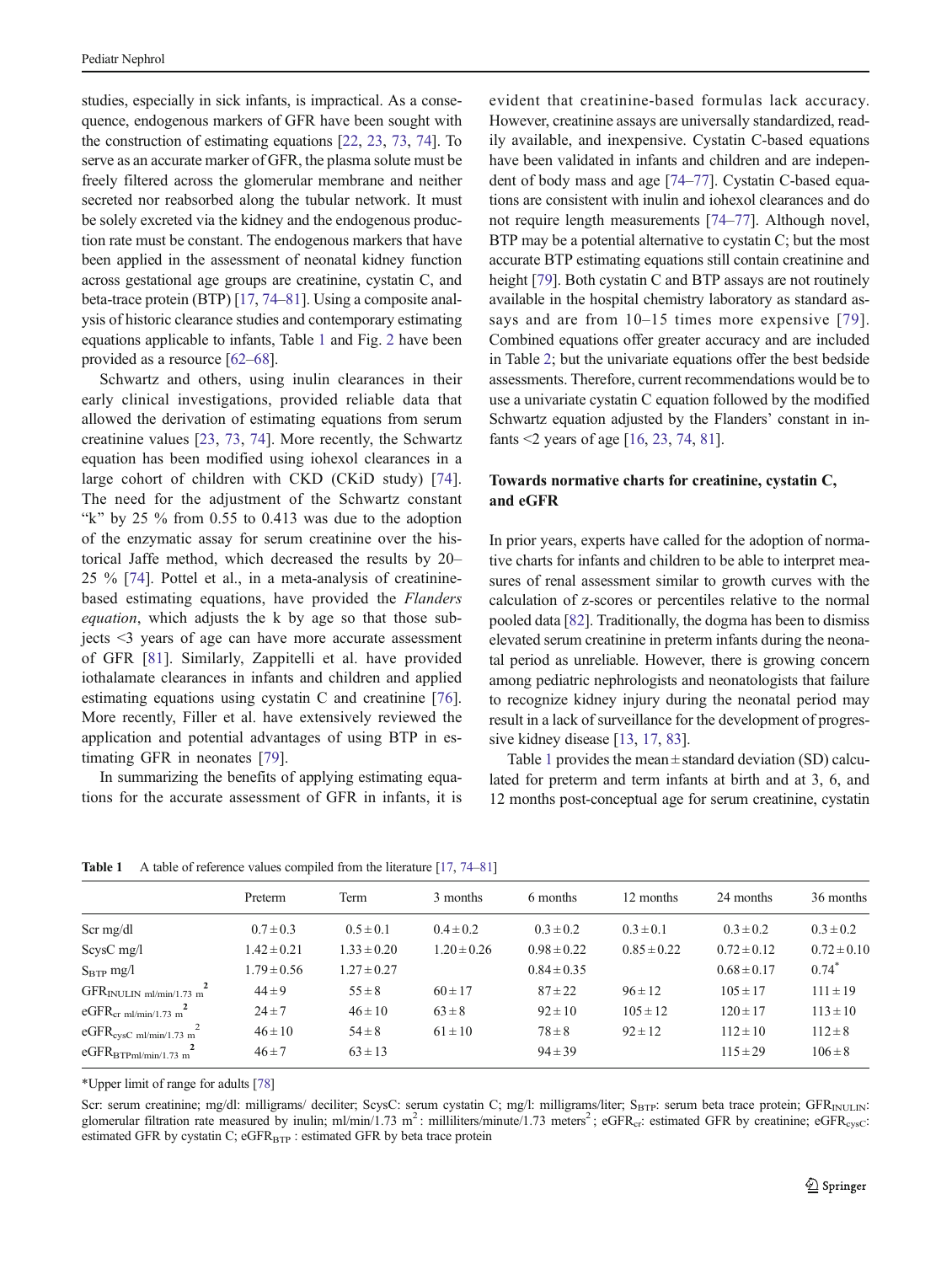<span id="page-5-0"></span>

Fig. 2 Plot and comparison of the estimated glomerular filtration rates (eGFR) derived from three endogenous markers: creatinine (cr), cystatin C (CysC), and beta trace protein (BTP) in colors against the measured inulin clearance from preterm birth through the first 36 months of life. At birth, especially in the preterm infant, eGFRcr markedly underestimates GFR-inulin; whereas GFR CysC and GFR BTP closely approximate measured or "true" GFR. After 6 months, GFRcr and GFR BTP overestimate and GFR CysC underestimate "true" GFR. It is not until 3 years of age that all the eGFR seem to accurately assess GFR. Data are derived from references used to develop Table [1](#page-4-0) [\[17](#page-8-0), [74](#page-9-0)–[82](#page-9-0)]

C, and eGFR [\[74](#page-9-0)–[82\]](#page-9-0). Table 2 provides a summary of the estimating equations most applicable to infants during the first 2 years of life with the caveat that none have been adequately validated in infants [\[74](#page-9-0)–[82\]](#page-9-0).

#### Total kidney volume in the assessment of kidney function

In the early post-natal period, maintenance of GFR is dependent primarily on gestational age, total kidney volume (TKV), and mean arterial pressure (MAP) [[15](#page-7-0)]. Within days, with hemodynamic stability, the healthy neonate has adjusted to the extra uterine environment and 15–20 % of cardiac output is distributed to the kidneys [\[7](#page-7-0), [26](#page-8-0), [27](#page-8-0)]. However, maturation of GFR to adult levels will take almost 2 years in the healthy infant and is directly related to maturation and growth of the kidney and increase in the surface area of those glomeruli that were present at birth (nephron endowment).

Preterm birth imposes immediate and potential longterm alterations in kidney size and function. Infants born before 36 weeks' gestation during active nephrogenesis will have a decreased number of filtering nephrons and the GFR will be proportionate to the number of nephrons being perfused. The GFR will also be a function of the gestational age since renal size in utero follows gestational growth curves [[17\]](#page-8-0). In a small autopsy study of term neonates  $(n=15)$  glomerular number correlated to kidney weight [[43](#page-8-0)]. This is consistent with adult autopsy studies in various populations, suggesting that nephron endowment can be estimated by following kidney size [[35](#page-8-0)–[42\]](#page-8-0). Even more compelling is that kidney size individualized to body surface area (BSA) correlates closely with kidney function across all age groups [[15,](#page-7-0) [16,](#page-8-0) [83](#page-9-0)–[85](#page-9-0)]. Individual kidney volume can be measured using the equation for an ellipsoid: volume = length  $\times$  width  $\times$  depth  $\times$  0.523 and then left and right kidney volumes can be summated for the TKV

Table 2 Estimating equations most suitable for application to infants

| Pediatric eGFR equations (ml/min/1.73 m <sup>2</sup> )                                                       | References                                                   |  |  |  |
|--------------------------------------------------------------------------------------------------------------|--------------------------------------------------------------|--|--|--|
| Creatinine and length                                                                                        |                                                              |  |  |  |
| $eGFR = 0.413 \times Length (cm) / Cr$                                                                       | [23] Schwartz et al. J Am Soc Nephrol 2009; 20:629–637       |  |  |  |
| $eGFR = [0.0414 \times \ln (Age) + 0.3018] \times Length (cm)/Cr$                                            | [81] Pottel et al. Pediatr Nephrol 2012; 27:973-979          |  |  |  |
| Cystatin C alone                                                                                             |                                                              |  |  |  |
| $eGFR = 70.69 \times (CysC)^{-0.931}$                                                                        | [74] Schwartz et al. Kidney Int 2012; 82:445–453             |  |  |  |
| eGFR = $75.94 \times (CysC)^{-1.170}$                                                                        | [76] Zappitelli et al. Am J Kidney Dis $2006$ ; $48:221-230$ |  |  |  |
| Beta trace protein                                                                                           |                                                              |  |  |  |
| eGFR = 10 $(1.902 + (0.9515 \times (Log_{10} (1/BTP)))$                                                      | [78] Benlamri et al. Pediatr Nephrol 2010; 25:485-490        |  |  |  |
| $eGFR = -35.2 + 122.74 \times (1/BTP)^{0.5}$                                                                 | [79] Abbink et al. Clin Biochem 2008; 41:299-305             |  |  |  |
| Combined equations                                                                                           |                                                              |  |  |  |
| eGFR = $3.98 \times$ (Length (cm)/Cr) <sup>0.456</sup> (1.8/CysC) <sup>0.418</sup> (30/BUN) <sup>0.079</sup> | [74] Schwartz et al. Kidney Int 2012; 82:445-453             |  |  |  |
| $eGFR = (43.82 \times e^{0.003} \times length(cm)/(CysC^{0.635} \times Scr^{0.547})$                         | [76] Zappitelli et al. Am J Kidney Dis $2006:48:221-230$     |  |  |  |

eGFR: estimated glomerular filtration rate; cm: centimeters; Cr: creatinine; ln: natural log; CysC: cystatin C; Log<sub>10</sub>: log to base 10; BTP: beta trace protein; BUN: blood urea nitrogen; e = natural log = 2.7183; Scr: serum creatinine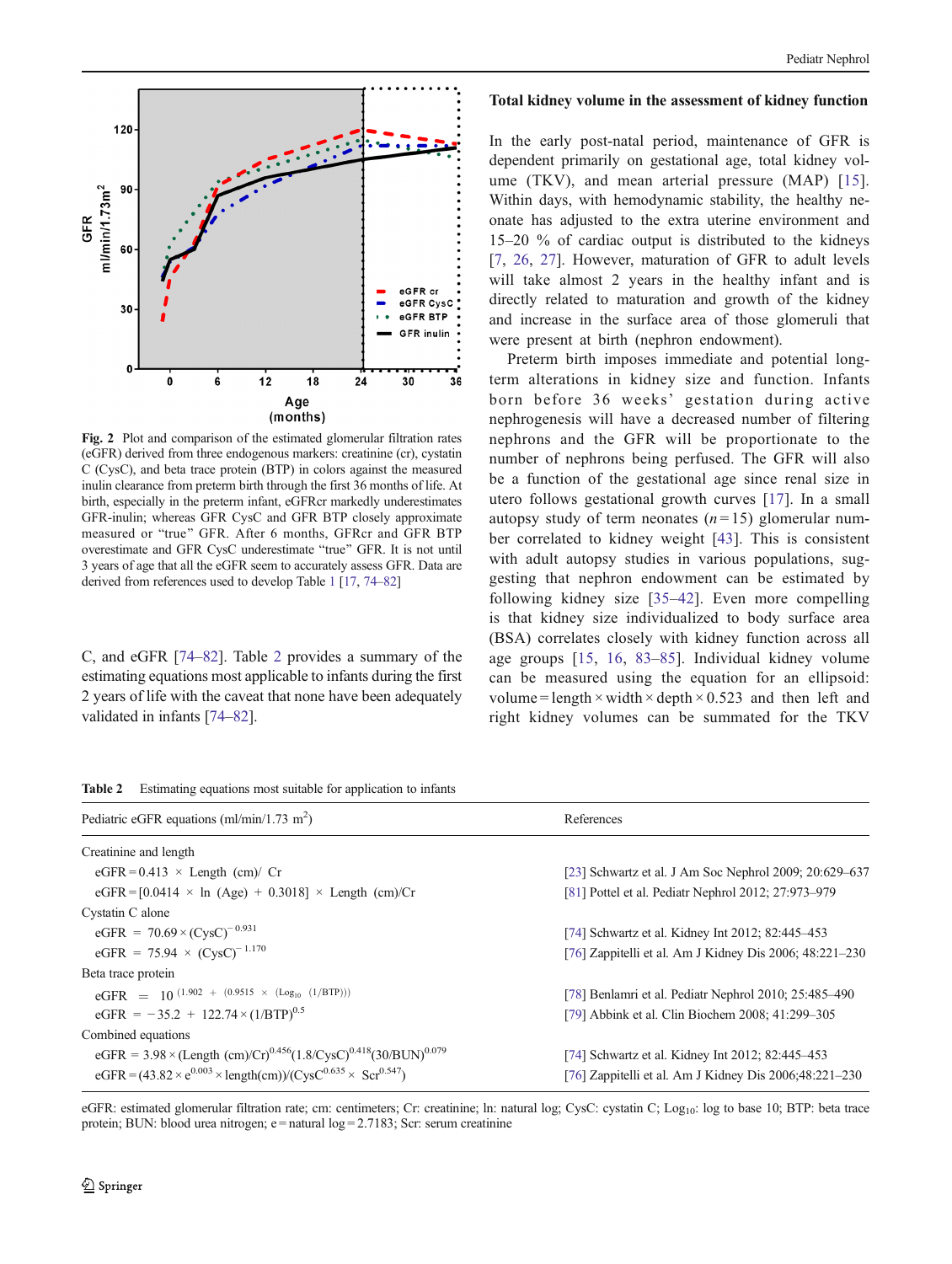

Fig. 3 The Gaussian distribution of total kidney volume (TKV) factored by body surface area (BSA) in milliliters (ml) per meter<sup>2</sup> (ml/m<sup>2</sup>). The predominant distribution is derived from the data of 624 healthy German individuals from <1 month to 18 years of age [[85\]](#page-9-0). The mean and 90 % confidence intervals define the normal distribution of kidney mass and, by inference, "nephron endowment" since kidney volume correlates closely with kidney weight [[54](#page-8-0)]. An individual whose  $TKV/m<sup>2</sup>$  falls below the 10th percentile  $(<,90 \text{ ml/m}^2)$  should be observed closely for development of chronic kidney disease (CKD) due to nephropenia. The darker curve within the larger German cohort is data from our cohort of 60 preterm infants [\[17\]](#page-8-0). This demonstrates that preterm infants have a similar normal distribution of nephron endowment at birth and suggests that they have the potential for normal attainment of nephron mass in the extra-uterine environment. Most importantly, preterm infants should be followed sequentially for kidney growth by  $TKV/m<sup>2</sup>$  throughout childhood

(ml) [[54](#page-8-0), [55](#page-8-0), [85](#page-9-0)]. Ultra-sonographers can estimate these measurements from standard renal ultrasound images [\[54,](#page-8-0) [55,](#page-8-0) [85](#page-9-0)].

Moreover, there is a normal Gaussian distribution of TKV individualized to BSA  $(TKV/m^2 = ml/m^2)$  when measured by non-invasive renal ultrasound from birth to adulthood [\[85](#page-9-0)]. A cross-sectional study of renal ultrasounds in 624 healthy German children from birth to 18 years of age showed an average  $TKV/m<sup>2</sup>$  to be 132 ml/m<sup>2</sup> with the 10th and 90th percent confidence interval being 90 and 171 ml/m<sup>2</sup>, respectively [\[85](#page-9-0)]. In a separate Canadian cohort of 136 full-term healthy Caucasian infants <3 months of age, an identical curve was generated with the mean TKV/m<sup>2</sup> =  $132 \pm 29$  ml/m<sup>2</sup> [\[43\]](#page-8-0). Most recently, the Generation R study of over 6000 Dutch children followed prospectively since birth used TKV as a marker of kidney health and have shown subtle but significant differences in kidney function at 6 years of age [[86](#page-9-0), [87\]](#page-9-0).

When the Gaussian distribution of  $TKV/m<sup>2</sup>$  of the normal population of 624 infants, children and adults was superimposed on that of 60 preterm infants at birth from our cohort, the remarkable observation was that they were similar [\[17](#page-8-0), [85](#page-9-0)]. This corroborates previous studies that nephron mass and presumed nephron endowment is normally distributed and similar in preterm infants at birth (Fig. 3). The implications are significant in that, if active nephrogenesis can be supported to fruition post-natally, then the preterm infant could potentially achieve a nephron endowment similar to that of a term infant. It also suggests that individuals whose TKV/  $m<sup>2</sup>$  falls below the 10th percentile have an inherent risk for "oligonephropathy" and should be monitored for hypertension and progression to CKD.

In seeking more accurate and alternative estimates of GFR in infants and children, it has become evident that TKV should be considered in the baseline and longitudinal assessment of neonatal kidney function and has implications for the individual's renal longevity [\[13,](#page-7-0) [14,](#page-7-0) [16,](#page-8-0) [17\]](#page-8-0).

## **Conclusions**

In summary, it is well documented that being born prematurely confers an increased risk of CKD in adulthood. This review has highlighted the key factors likely underlying this phenomenon, namely the importance of the congenital nephron endowment. The extra-uterine environment of the preterm infant is often taxed with various insults such as nephrotoxic drug exposure and hemodynamic instability that may negatively affect the short window of ongoing nephrogenesis. Subsequently, obesity, recurrent AKI, and the natural aging process will all negatively impact the nephron endowment. Hence, early identification and periodic screening of these at-risk preterm individuals should allow for mitigation of injury and preservation of their nephron endowment and renal function over the life span. As more data accumulate, especially in larger diverse cohorts, such as the Neonatal Kidney Collaborative (NKC), NCT02443389, a scoring system may be forthcoming that incorporates the degree of prematurity, AKI, renal size, and other relevant factors to be validated for better stratification of future risk of CKD among these infants [\[19](#page-8-0)]. In a recent review, Carmody and Charlton proposed a screening algorithm including measuring blood pressure, renal function, and proteinuria for these at-risk patients [[83\]](#page-9-0). Providers could consider screening these patients every 6 months to 1 year with well child visits and refer to specialists when appropriate. Future research efforts should focus on prospective longitudinal studies of preterm infants to identify more specific screening timelines and areas for early therapeutic intervention to mitigate the morbidity of CKD. Finally, as in most circumstances, the onset of cardiovascular and renal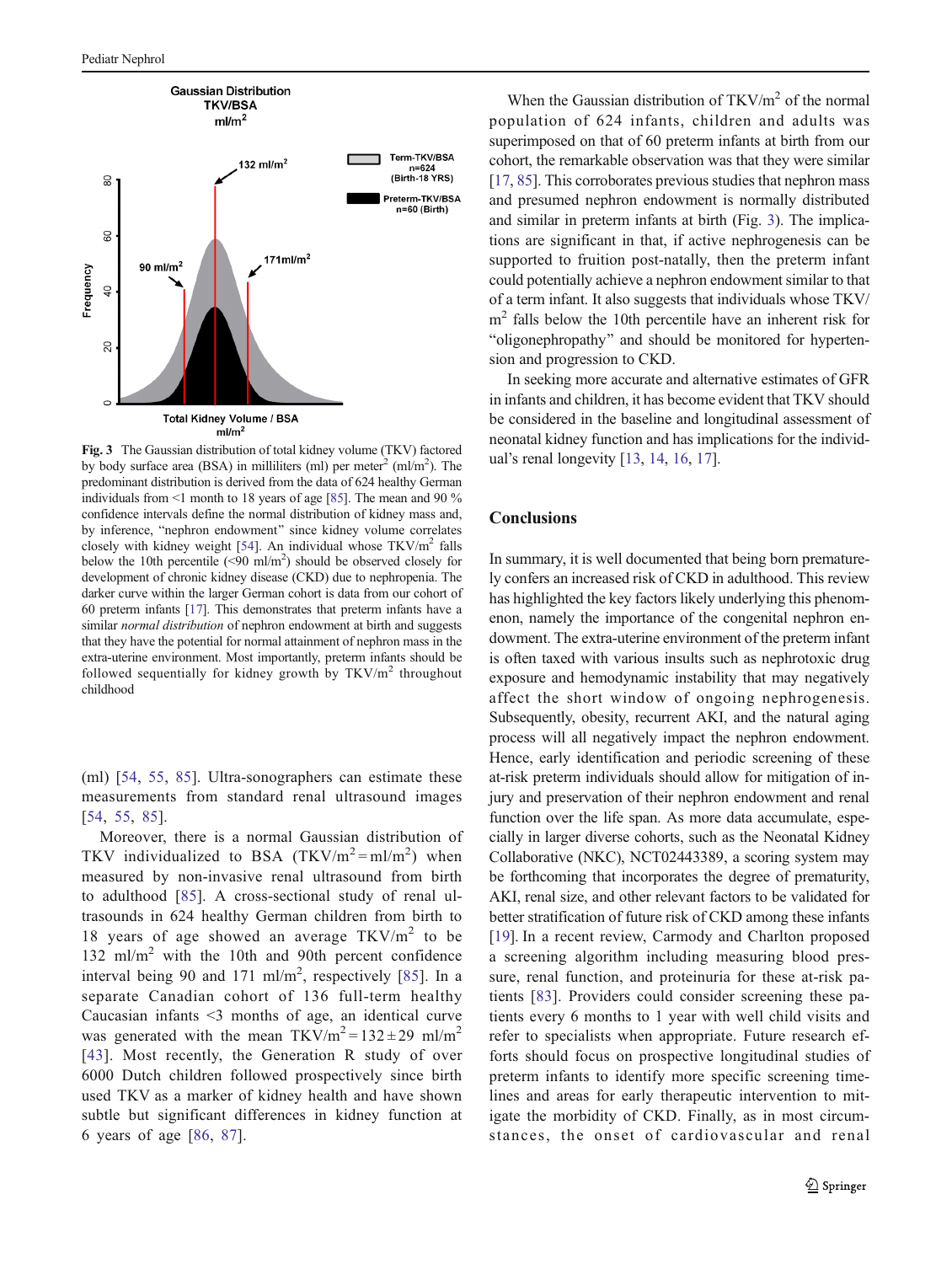<span id="page-7-0"></span>complications of being born preterm and/or of low birth weight will likely not manifest until early adulthood. Mechanisms for effective transition of care to adult providers must include highlighting these concerns.

## **Questions**

- 1. The human kidney forms from which sequential developmental stages?
	- a. Pronephros, metanephros, mesonephros
	- b. Antinephros, neonephros, humanonephros
	- c. Metanephros, mesonephros, pronephros
	- d. Pronephros, mesonephros, metanephros
- 2. What is considered the "gold standard" for measurement of GFR in infants?
	- a. Iohexol
	- b. Inulin
	- c. Creatinine clearance
	- d. Para-aminohippurate clearance
- 3. An endogenous marker of GFR must fulfill all of the following criteria except it:
	- a. Must be freely filtered by the glomerular barrier
	- b. Must be secreted and reabsorbed by the renal tubule at an equal rate
	- c. Must be produced at a constant rate
	- d. Must not be protein bound
- 4. The nephron endowment is determined by which of the following:
	- a. Intra-uterine environment
	- b. Genetic polymorphisms of intra-uterine drivers of nephrogenesis
	- c. Prematurity and post-natal completion of nephrogenesis
	- d. All of the above
- 5. Which of the following subjects does not have oligonephronia?
	- a. Six-year-old born 36 weeks preterm with a serum creatinine of 0.4 mg/dl and a TKV/m<sup>2</sup> = 160 ml/m<sup>2</sup>
	- b. Fifteen-year-old obese male with unilateral renal agenesis with a TKV of 135 ml and a BSA =  $2.00 \text{ m}^2$
	- c. Three-year-old born extremely preterm and low birth weight with serum creatinine of 0.6 mg/dl and a TKV/  $m^2$  = 85 ml/m<sup>2</sup>
	- d. Six-year-old born at term with IUGR who is growing well along the 15th percentile for length and the 50th percentile for weight.

## Compliance with ethical standards

Conflict of interest The authors have no conflicts of interest.

## References

- 1. Walker MW, Clark RH, Spitzer AR (2011) Elevation in plasma creatinine and renal failure in premature neonates without major anomalies: terminology, occurrence and factors associated with increased risk. J Perinatol 31:199–205
- 2. Thayyil S, Sheik S, Kempley ST, Sinha A (2008) A gestation- and postnatal age-based reference chart for assessing renal function in extremely premature infants. J Perinatol 28:226–229
- 3. Potter EL, Thierstein ST (1943) Glomerular development in the kidney as an index of fetal maturity. J Pediatr 22:695–706
- 4. Faa G, Gerosa C, Fanni D, Monga G, Zaffanello M, Van Eyken P, Fanos V (2012) Morphogenesis and molecular mechanisms involved in human kidney development. J Cell Physiol 227:1257– 1268
- 5. Rodriguez M, Gomez A, Abitbol C, Chandar J, Duara S, Zilleruelo G (2004) Histomorphometric analysis of postnatal glomerulogenesis in extremely preterm infants. Pediatr Dev Pathol 7:17–25
- 6. Faa G, Gerosa C, Fanni D, Puddu M, Marinelli V, Zaffanello M, Fanos V (2010) Marked interindividual variability in renal maturation of preterm infants: lessons from autopsy. J Matern Fetal Neonatal Med 23:129–133
- 7. Veille JC, McNeil S, Hanson R, Smith N (1998) Renal hemodynamics: longitudinal study from the late fetal life to one year of Age. J Matern Fetal Investig 8:6–10
- 8. Ferraz MLF, dos Santos AM, Cavellani CL, Rossi RC, Correa RRM, dos Reis MA, Teixeira VPA, Castro ECC (2008) Histochemical and immunohistochemical study of the glomerular development in human fetuses. Pediatr Nephrol 23:257–262
- 9. Abitbol CL, Rodriguez MM (2012) The long-term renal and cardiovascular consequences of prematurity. Nat Rev Nephrol 8:265– 274
- 10. Faa G, Sanna A, Gerosa C, Fanni D, Puddu M, Ottonello G, Van Eyken P, Fanos V (2015) Renal physiological regenerative medicine to prevent chronic renal failure: should we start at birth? Clin Chim Acta 444:156–162
- 11. Rhone ET, Carmody JB, Swanson JR, Charlton JR (2014) Nephrotoxic medication exposure in very low birth weight infants. J Matern Fetal Neonatal Med 27:1485–1490
- 12. Toth-Heyn P, Drukker A, Guignard JP (2000) The stressed neonatal kidney: from pathophysiology to clinical management of neonatal vasomotor nephropathy. Pediatr Nephrol 14:227–239
- 13. Carmody JB, Swanson JR, Rhone ET, Charlton JR (2014) Recognition and reporting of AKI in very low birth weight infants. Clin J Am Soc Nephrol 9:2036–2043
- 14. Weidemann DK, Weaver VM, Fadrowski JJ (2015) Toxic environmental exposures and kidney health in children. Pediatr Nephrol. doi[:10.1007/s00467-015-3222-3](http://dx.doi.org/10.1007/s00467-015-3222-3)
- 15. Sampson MG, Robertson CC, Martini S, Mariani LH, Lemley KV, Gillies CE, Otto EA, Kopp JB, Randolph A, Vega-Warner V, Eichinger F, Nair V, Gipson DS, Cattran DC, Johnstone DB, O'Toole JF, Bagnasco SM, Song PX, Barisoni L, Troost JP, Kretzler M, Sedor JR, Nephrotic Syndrome Study Network (2015) Integrative genomics identifies novel associations with APOL1 risk genotypes in black NEPTUNE subjects. J Am Soc Nephrol. doi[:10.1681/ASN.2014111131](http://dx.doi.org/10.1681/ASN.2014111131)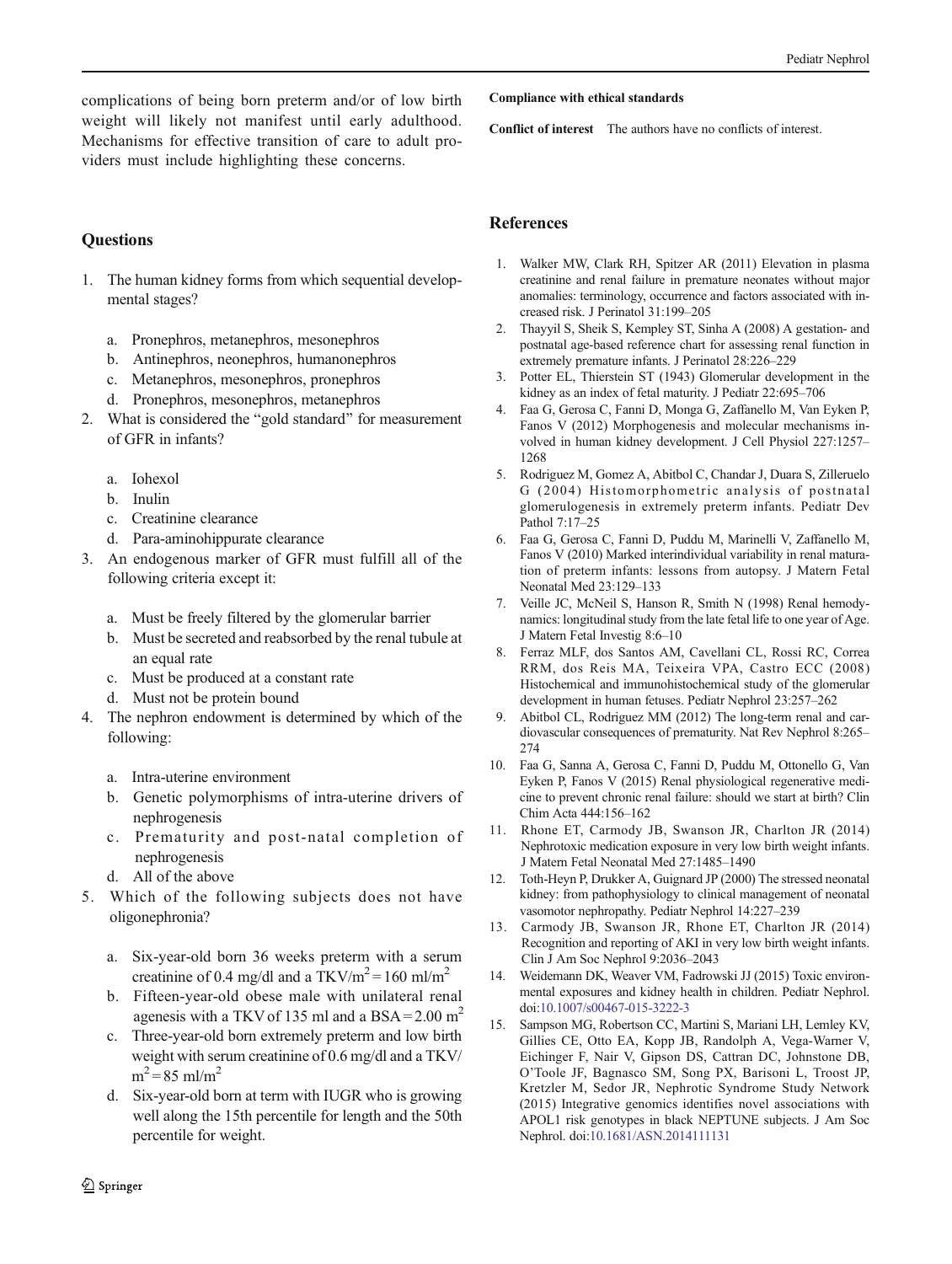- <span id="page-8-0"></span>16. Filler G (2015) A step forward towards accurately assessing glomerular filtration rate in newborns. Pediatr Nephrol 30:1209–1212
- 17. Abitbol CL, Seeherunvong W, Galarza MG, Katsoufis C, Francoeur D, Defreitas M, Edwards-Richards A, Master Sankar Raj V, Chandar J, Duara S, Yasin S, Zilleruelo G (2014) Neonatal kidney size and function in preterm infants: what is a true estimate of glomerular filtration rate? J Pediatr 164:1026–1031.e2
- 18. Treiber M, Pečovnik Balon B, Gorenjak M (2015) A new serum cystatin C formula for estimating glomerular filtration rate in newborns. Pediatr Nephrol 30:1297–1305
- 19. Selewski DT, Charlton JR, Jetton JG, Guillet R, Mhanna MJ, Askenazi DJ, Kent AL (2015) Neonatal acute kidney injury. Pediatrics 136:e463–473
- 20. Askenazi DJ, Ambalavanan N, Goldstein SL (2009) Acute kidney injury in critically ill newborns: what do we know? What do we need to learn? Pediatr Nephrol 24:265–274
- 21. Jetton JG, Askenazi DJ (2014) Acute kidney injury in the neonate. Clin Perinatol 41:487–502
- 22. Deng F, Finer G, Haymond S, Brooks E, Langman CB (2015) Applicability of estimating glomerular filtration rate equations in pediatric patients: comparison with a measured glomerular filtration rate by iohexol clearance. Transl Res 165:437–445
- 23. Schwartz GJ, Muñoz A, Schneider MF, Mak RH, Kaskel F, Warady BA, Furth SL (2009) New equations to estimate GFR in children with CKD. J Am Soc Nephrol 20:629–637
- 24. Pottel H, Hoste L, Delanaye P (2015) Abnormal glomerular filtration rate in children, adolescents and young adults starts below 75 ml/min/1.73 m<sup>2</sup>. Pediatr Nephrol 30:821-828
- 25. Kuure S, Vuolteenaho R, Vainio S (2000) Kidney morphogenesis: cellular and molecular regulation. Mech Dev 92:31–45
- 26. Fanos V, Loddo C, Puddu M, Gerosa C, Fanni D, Ottonello G, Faa G (2015) From ureteric bud to the first glomeruli: genes, mediators, kidney alterations. Int Urol Nephrol 47:109–116
- 27. Crobe A, Desogus M, Sanna A, Fraschini M, Gerosa C, Fanni D, Fanos V, Van Eyken P, Faa G (2014) Decreasing podocyte number during human kidney intrauterine development. Am J Physiol Ren Physiol 307:F1033–F1040
- 28. Jose PA, Fildes RD, Gomez RA, Chevalier RL, Robillard JE (1994) Neonatal renal function and physiology. Curr Opin Pediatr 6:172– 177
- 29. Arant BS Jr (1987) Postnatal development of renal function during the first year of life. Pediatr Nephrol 1:308–313
- 30. Ingelfinger JR, Nuyt AM (2012) Impact of fetal programming, birth weight, and infant feeding on later hypertension. J Clin Hypertens (Greenwich) 14:365–371
- 31. Nigam SK (2013) Concise review: can the intrinsic power of branching morphogenesis be used for engineering epithelial tissues and organs? Stem Cells Transl Med 2:993–1000
- 32. Hallows SE, Regnault TR, Betts DH (2012) The long and short of it: the role of telomeres in fetal origins of adult disease. J Pregnancy 2012:638476
- 33. Sutherland MR, Gubhaju L, Moore L, Kent AL, Dahlstrom JE, Horne RS, Hoy WE, Bertram JF, Black MJ (2011) Accelerated maturation and abnormal morphology in the preterm neonatal kidney. J Am Soc Nephrol 22:1365–1374
- 34. Gubhaju L, Sutherland MR, Yoder BA, Zulli A, Bertram JF, Black MJ (2009) Is nephrogenesis affected by preterm birth? Studies in a non-human primate model. Am J Physiol Ren Physiol 297:F1668– F1677
- 35. Ingelfinger JR (2008) Disparities in renal endowment: causes and consequences. Adv Chronic Kidney Dis 15:107–114
- 36. Merlet-Bénichou C, Gilbert T, Vilar J, Moreau E, Freund N, Lelièvre-Pégorier M (1999) Nephron number: variability is the rule. Lab Investig 79:515–527
- 37. Nyengaard JR, Bendtsen TF (1992) Glomerular number and size in relation to age, kidney weight, and body surface in normal man. Anat Rec 232:194–201
- 38. Bendtsen TF, Nyengaard JR (1992) The number of glomeruli in type 1 (insulin-dependent) and type 2 (non-insulin dependent) diabetic patients. Diabetologia 35:844–850
- 39. Keller G, Zimmer G, Mall G, Ritz E, Amann K (2003) Nephron number in patients with primary hypertension. N Engl J Med 348: 101–108
- 40. McNamara BJ, Diouf B, Hughson MD, Douglas-Denton RN, Hoy WE, Bertram JF (2008) Renal pathology, glomerular number and volume in a West African urban community. Nephrol Dial Transplant 3:2576–2585
- 41. McNamara BJ, Diouf B, Hughson MD, Hoy WE, Bertram JF (2009) Associations between age, body size and nephron number with individual glomerular volumes in urban West African males. Nephrol Dial Transplant 4:1500–1506
- 42. Zimanyi MA, Hoy WE, Douglas-Denton RN, Hughson MD, Holden LM, Bertram JF (2009) Nephron number and individual glomerular volumes in male Caucasian and African American subjects. Nephrol Dial Transplant 24:2428–2433
- 43. Zhang Z, Quinlan J, Hoy W, Hughson MD, Lemire M, Hudson T, Hueber PA, Benjamin A, Roy A, Pascuet E, Goodyer M, Raju C, Houghton F, Bertram J, Goodyer P (2008) A common RET variant is associated with reduced newborn kidney size and function. J Am Soc Nephrol 19:2027–2034
- 44. Bueters RR, van de Kar NC, Schreuder MF (2013) Adult renal size is not a suitable marker for nephron numbers: an individual patient data meta-analysis. Kidney Blood Press Res 37:540–546
- 45. Charlton JR, Springsteen CH, Carmody JB (2014) Nephron number and its determinants in early life: a primer. Pediatr Nephrol 29: 2299–2308
- 46. Delanaye P, Glassock RJ (2015) Lifetime risk of CKD: what does it really mean? Clin J Am Soc Nephrol 10:1504–1506
- 47. Crump C, Sundquist K, Sundquist J, Winkleby MA (2011) Gestational age at birth and mortality in young adulthood. JAMA 306:1233–1240
- 48. Puelles VG, Bertram JF (2015) Counting glomeruli and podocytes: rationale and methodologies. Curr Opin Nephrol Hypertens 24: 224–230
- 49. Tsuboi N, Kanzaki G, Koike K, Kawamura T, Ogura M, Yokoo T (2014) Clinicopathological assessment of the nephron number. Clin Kidney J 7:107–114
- 50. Hinchliffe SA, Sargent PH, Howard CV, Chan YF, van Velzen D (1991) Human intrauterine renal growth expressed in absolute number of glomeruli assessed by the disector method and Cavalieri principle. Lab Investig 64:777–784
- 51. Hinchliffe SA, Sargent PH, Chan YF, van Velzen D, Howard CV, Hutton JL, Rushton DI (1992) "Medullary ray glomerular counting" as a method of assessment of human nephrogenesis. Pathol Res Pract 188:775–782
- 52. Bertram JF, Cullen-McEwen LA, Egan GF, Gretz N, Baldelomar E, Beeman SC, Bennett KM (2014) Why and how we determine nephron number. Pediatr Nephrol 29:575–580
- 53. Baldelomar EJ, Charlton JR, Beeman SC, Hann BD, Cullen-McEwen L, Pearl VM, Bertram JF, Wu T, Zhang M, Bennett KM (2015) Phenotyping by magnetic resonance imaging nondestructively measures glomerular number and volume distribution in mice with and without nephron reduction. Kidney Int. doi:[10.](http://dx.doi.org/10.1038/ki.2015.316) [1038/ki.2015.316](http://dx.doi.org/10.1038/ki.2015.316)
- 54. Jones TB, Riddick LR, Harpen MD, Dubuisson RL, Samuels D (1983) Ultrasonographic determination of renal mass and renal volume. J Ultrasound Med 2:151–154
- 55. van Venrooij NA, Junewick JJ, Gelfand SL, Davis AT, Crumb TL, Bunchman TE (2010) Sonographic assessment of renal size and growth in premature infants. Pediatr Radiol 40:1505–1508